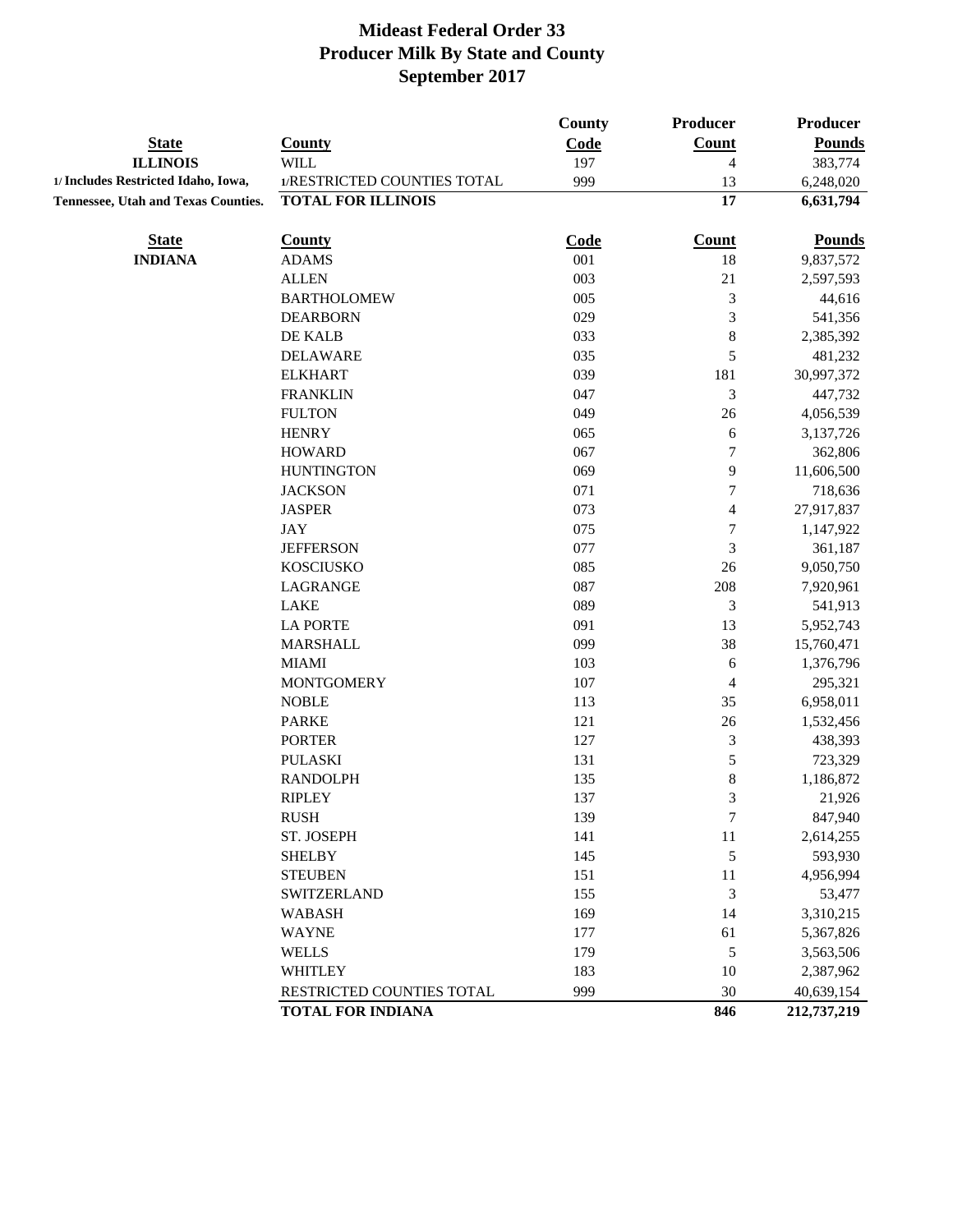|                 |                           | County      | Producer                 | <b>Producer</b> |
|-----------------|---------------------------|-------------|--------------------------|-----------------|
| <b>State</b>    | <b>County</b>             | Code        | Count                    | <b>Pounds</b>   |
| <b>KENTUCKY</b> | <b>BRACKEN</b>            | 023         | 4                        | 113,614         |
|                 | <b>CHRISTIAN</b>          | 047         | 7                        | 177,571         |
|                 | <b>FLEMING</b>            | 069         | 3                        | 82,172          |
|                 | <b>MASON</b>              | 161         | 4                        | 316,892         |
|                 | <b>TODD</b>               | 219         | 8                        | 275,389         |
|                 | <b>WASHINGTON</b>         | 229         | 3                        | 37,372          |
|                 | RESTRICTED COUNTIES TOTAL | 999         | 10                       | 200,685         |
|                 | <b>TOTAL FOR KENTUCKY</b> |             | 39                       | 1,203,695       |
|                 |                           | County      | Producer                 | Producer        |
| <b>State</b>    | <b>County</b>             | <b>Code</b> | <b>Count</b>             | <b>Pounds</b>   |
| <b>MARYLAND</b> | <b>GARRETT</b>            | 023         | 44                       | 2,841,937       |
|                 | <b>TOTAL FOR MARYLAND</b> |             | 44                       | 2,841,937       |
|                 |                           |             |                          | <b>Producer</b> |
|                 |                           | County      | Producer                 |                 |
| <b>State</b>    | <b>County</b>             | Code        | <b>Count</b>             | <b>Pounds</b>   |
| <b>MICHIGAN</b> | <b>ALCONA</b>             | 001         | 5                        | 1,806,401       |
|                 | <b>ALGER</b>              | 003         | $\overline{4}$           | 229,025         |
|                 | <b>ALLEGAN</b>            | 005         | 56                       | 28,370,021      |
|                 | <b>ALPENA</b>             | 007         | 32                       | 6,175,540       |
|                 | <b>ARENAC</b>             | 011         | 20                       | 8,428,529       |
|                 | <b>BARRY</b>              | 015         | 25                       | 25,763,725      |
|                 | <b>BAY</b>                | 017         | 5                        | 1,871,077       |
|                 | <b>BERRIEN</b>            | 021         | $\,$ 8 $\,$              | 4,137,530       |
|                 | <b>BRANCH</b>             | 023         | 18                       | 5,983,119       |
|                 | <b>CALHOUN</b>            | 025         | $20\,$                   | 13,293,070      |
|                 | CASS                      | 027         | 4                        | 805,706         |
|                 | <b>CHARLEVOIX</b>         | 029         | 4                        | 847,132         |
|                 | <b>CHEBOYGAN</b>          | 031         | 3                        | 601,950         |
|                 | <b>CHIPPEWA</b>           | 033         | $\overline{7}$           | 799,367         |
|                 | <b>CLARE</b>              | 035         | 25                       | 4,714,377       |
|                 | <b>CLINTON</b>            | 037         | 48                       | 66,740,901      |
|                 | <b>DELTA</b>              | 041         | $\overline{4}$           | 423,349         |
|                 | <b>EATON</b>              | 045         | 23                       | 2,235,429       |
|                 | <b>GENESEE</b>            | 049         | $\overline{7}$           | 1,624,233       |
|                 | <b>GLADWIN</b>            | 051         | $\overline{7}$           | 2,029,668       |
|                 | <b>GRATIOT</b>            | 057         | 34                       | 63,420,355      |
|                 | <b>HILLSDALE</b>          | 059         | 25                       | 10,002,884      |
|                 | <b>HURON</b>              | 063         | 62                       | 82,235,974      |
|                 | <b>INGHAM</b>             | 065         | $22\,$                   | 9,005,419       |
|                 | <b>IONIA</b>              | 067         | 45                       | 34,046,236      |
|                 | <b>IOSCO</b>              | 069         | 13                       | 3,565,403       |
|                 | <b>ISABELLA</b>           | 073         | 37                       | 19,121,029      |
|                 | <b>JACKSON</b>            | 075         | 15                       | 6,594,617       |
|                 | <b>KALAMAZOO</b>          | 077         | $\boldsymbol{7}$         | 14,109,904      |
|                 | <b>KENT</b>               | 081         | 28                       | 16,387,305      |
|                 | <b>LAPEER</b>             | 087         | 28                       | 3,347,621       |
|                 | <b>LEELANAU</b>           | 089         | $\overline{\mathcal{L}}$ | 199,188         |
|                 | <b>LENAWEE</b>            | 091         | 24                       | 35,151,484      |
|                 | <b>LIVINGSTON</b>         | 093         | 11                       | 4,682,479       |
|                 | <b>MACOMB</b>             | 099         | $\overline{\mathcal{L}}$ | 284,830         |
|                 | <b>MARQUETTE</b>          | 103         | 3                        | 178,124         |
|                 | <b>MASON</b>              | 105         | 14                       | 4,589,479       |
|                 | <b>MECOSTA</b>            | $107\,$     | 18                       | 6,259,883       |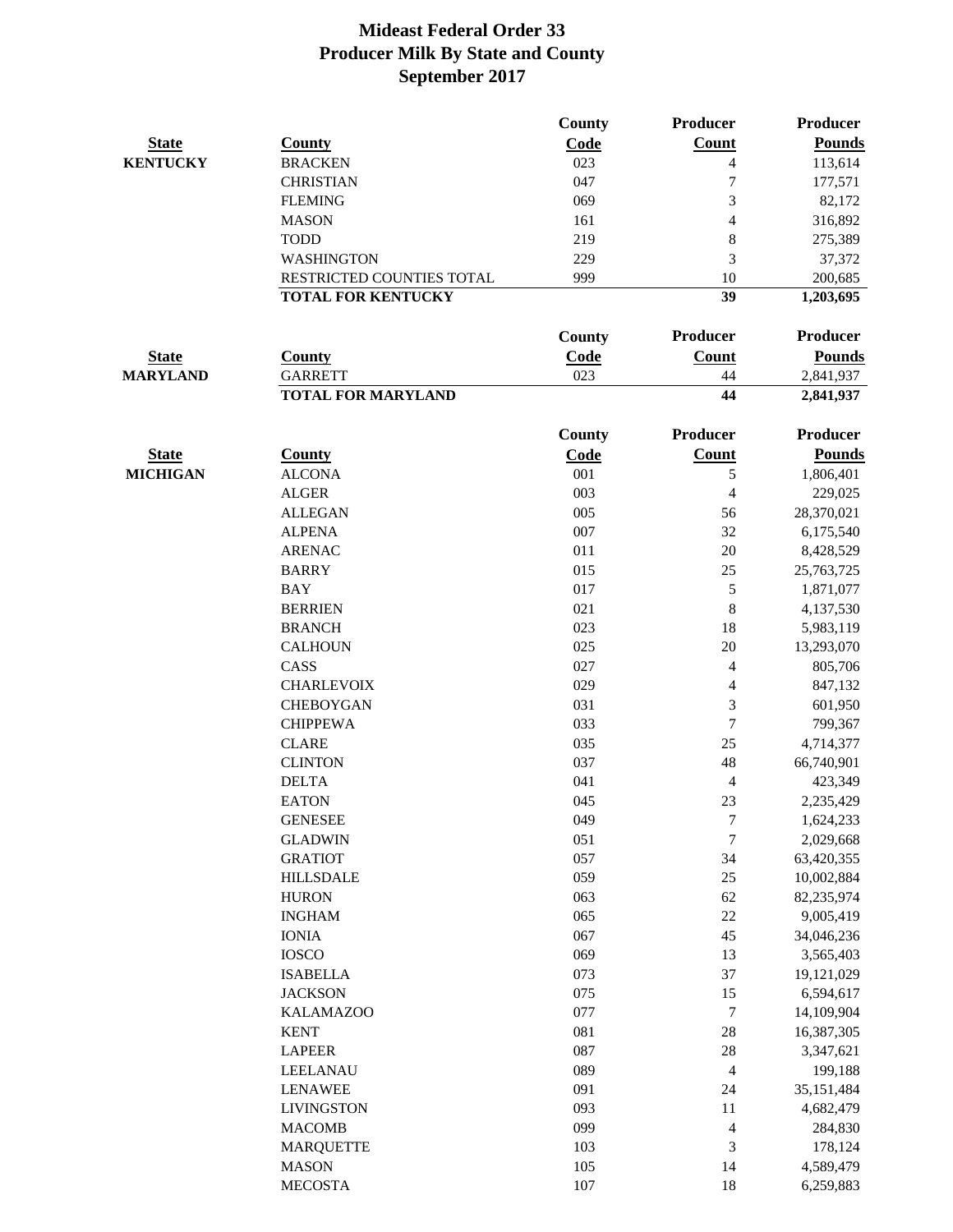|                 |                           | County        |                 | <b>Producer</b> |
|-----------------|---------------------------|---------------|-----------------|-----------------|
| <b>State</b>    | <b>County</b>             | Code          | <b>Count</b>    | <b>Pounds</b>   |
| <b>MICHIGAN</b> | <b>MENOMINEE</b>          | 109           | 13              | 2,181,962       |
|                 | <b>MIDLAND</b>            | 111           | 3               | 1,825,278       |
|                 | <b>MISSAUKEE</b>          | 113           | 41              | 48,006,819      |
|                 | <b>MONTCALM</b>           | 117           | 50              | 19,915,277      |
|                 | <b>MONTMORENCY</b>        | 119           | 6               | 934,553         |
|                 | <b>MUSKEGON</b>           | 121           | 15              | 15,932,806      |
|                 | <b>NEWAYGO</b>            | 123           | 43              | 19,279,683      |
|                 | <b>OCEANA</b>             | 127           | $\overline{7}$  | 950,300         |
|                 | <b>OGEMAW</b>             | 129           | 36              | 13,832,229      |
|                 | <b>OSCEOLA</b>            | 133           | 34              | 16,809,516      |
|                 | <b>OSCODA</b>             | 135           | 12              | 801,215         |
|                 | <b>OTTAWA</b>             | 139           | 58              | 62,951,762      |
|                 | PRESQUE ISLE              | 141           | $\,8\,$         | 983,008         |
|                 | <b>SAGINAW</b>            | 145           | 15              | 5,481,036       |
|                 | <b>ST. CLAIR</b>          | 147           | $11\,$          | 1,886,275       |
|                 | ST. JOSEPH                | 149           | 24              | 9,854,268       |
|                 | <b>SANILAC</b>            | 151           | 86              | 61,954,338      |
|                 | <b>SHIAWASSEE</b>         | 155           | 17              | 4,930,129       |
|                 | <b>TUSCOLA</b>            | 157           | 39              | 29,104,717      |
|                 | VAN BUREN                 | 159           | 11              | 7,946,641       |
|                 | <b>WASHTENAW</b>          | 161           | 18              | 3,520,781       |
|                 | <b>WEXFORD</b>            | 165           | 12              | 1,069,130       |
|                 | RESTRICTED COUNTIES TOTAL | 999           | 18              | 4,163,026       |
|                 | <b>TOTAL FOR MICHIGAN</b> |               | 1,296           | 824,377,112     |
|                 |                           | <b>County</b> | Producer        | <b>Producer</b> |
| <b>State</b>    | <b>County</b>             | Code          | Count           | <b>Pounds</b>   |
| <b>NEW YORK</b> | <b>ALLEGANY</b>           | 003           | 3               | 2,779,616       |
|                 | <b>CATTARAUGUS</b>        | 009           | 54              | 16,874,821      |
|                 | <b>CHAUTAUQUA</b>         | 013           | 109             | 26,957,172      |
|                 | <b>CHEMUNG</b>            | 015           | $\overline{4}$  | 1,063,652       |
|                 | <b>ERIE</b>               | 029           | 14              | 3,088,535       |
|                 | <b>LIVINGSTON</b>         | 051           | 6               | 9,499,533       |
|                 | <b>SCHUYLER</b>           | 097           | 3               | 1,840,205       |
|                 | <b>WYOMING</b>            | 121           | 11              | 24,703,455      |
|                 | RESTRICTED COUNTIES TOTAL | 999           | 8               | 6,844,944       |
|                 | <b>TOTAL FOR NEW YORK</b> |               | 212             | 93,651,933      |
|                 |                           |               |                 |                 |
|                 |                           |               | <b>Producer</b> | Producer        |
| <b>State</b>    | <b>County</b>             | Code          | Count           | <b>Pounds</b>   |
| <b>OHIO</b>     | <b>ADAMS</b>              | 001           | 14              | 847,398         |
|                 | <b>ALLEN</b>              | 003           | 3               | 577,738         |
|                 | <b>ASHLAND</b>            | 005           | 54              | 15,678,443      |
|                 | <b>ASHTABULA</b>          | 007           | $28\,$          | 6,089,338       |
|                 | <b>ATHENS</b>             | 009           | 3               | 252,190         |
|                 | <b>AUGLAIZE</b>           | 011           | 34              | 6,704,839       |
|                 | <b>BELMONT</b>            | 013           | 10              | 982,642         |
|                 | <b>BROWN</b>              | 015           | 7               | 268,410         |
|                 | CARROLL                   | 019           | 26              | 2,323,833       |
|                 | <b>CHAMPAIGN</b>          | 021           | 9               | 997,399         |
|                 | <b>CLARK</b>              | 023           | 3               | 6,504,657       |
|                 | <b>CLINTON</b>            | 027           | 3               | 185,772         |
|                 | <b>COLUMBIANA</b>         | 029           | 74              | 13,700,558      |
|                 | <b>COSHOCTON</b>          | 031           | 25              | 2,474,695       |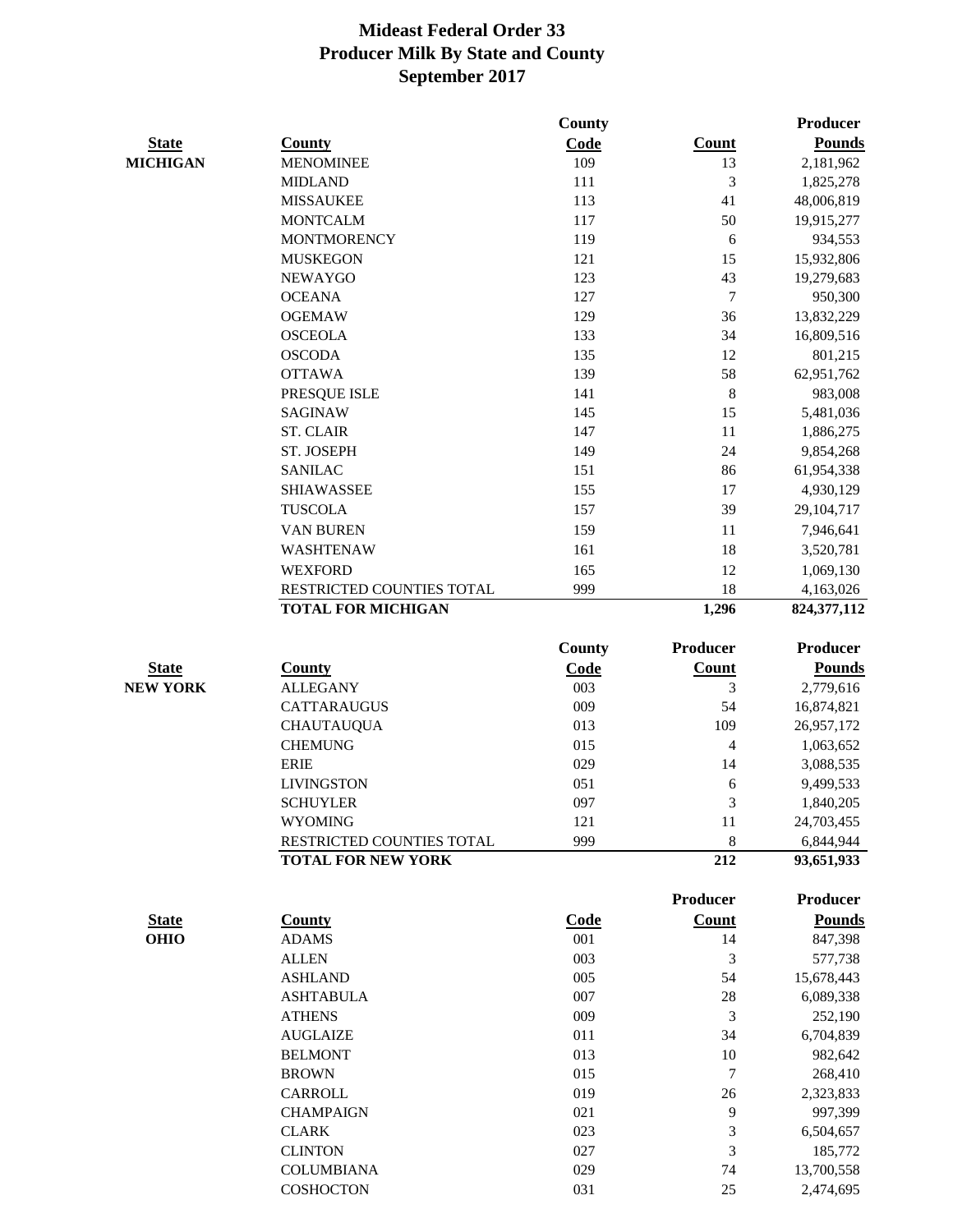|              |                   |             | Producer                    | <b>Producer</b> |
|--------------|-------------------|-------------|-----------------------------|-----------------|
| <b>State</b> | <b>County</b>     | <b>Code</b> | <b>Count</b>                | <b>Pounds</b>   |
| <b>OHIO</b>  | <b>CRAWFORD</b>   | 033         | $\,8\,$                     | 3,089,951       |
|              | <b>DARKE</b>      | 037         | 35                          | 9,483,128       |
|              | <b>DEFIANCE</b>   | 039         | 9                           | 8,688,687       |
|              | <b>DELAWARE</b>   | 041         | $\overline{4}$              | 277,446         |
|              | <b>FAIRFIELD</b>  | 045         | 9                           | 492,954         |
|              | <b>FAYETTE</b>    | 047         | $\overline{4}$              | 119,563         |
|              | <b>FULTON</b>     | 051         | 9                           | 5,137,107       |
|              | <b>GALLIA</b>     | 053         | 3                           | 33,002          |
|              | <b>GEAUGA</b>     | 055         | 49                          | 4,338,318       |
|              | <b>GREENE</b>     | 057         | $\overline{\mathcal{A}}$    | 1,244,140       |
|              | <b>GUERNSEY</b>   | 059         | 3                           | 164,498         |
|              | <b>HANCOCK</b>    | 063         | 3                           | 1,551,050       |
|              | <b>HARDIN</b>     | 065         | 9                           | 13,555,099      |
|              | <b>HARRISON</b>   | 067         | 6                           | 423,454         |
|              | <b>HENRY</b>      | 069         | 5                           | 3,611,341       |
|              | <b>HIGHLAND</b>   | 071         | 22                          | 1,003,719       |
|              | <b>HOLMES</b>     | 075         | 167                         | 12,690,541      |
|              | <b>HURON</b>      | 077         | 45                          | 6,225,022       |
|              | <b>JACKSON</b>    | 079         | $\overline{4}$              | 60,961          |
|              | <b>JEFFERSON</b>  | 081         | $\boldsymbol{7}$            | 616,908         |
|              | <b>KNOX</b>       | 083         | 28                          | 8,172,854       |
|              | <b>LICKING</b>    | 089         | 12                          | 6,681,775       |
|              | <b>LOGAN</b>      | 091         | 25                          | 4,374,476       |
|              | <b>LORAIN</b>     | 093         | 14                          | 1,813,729       |
|              | <b>MADISON</b>    | 097         | $\,8\,$                     | 15,140,458      |
|              | <b>MAHONING</b>   | 099         | 28                          | 5,725,942       |
|              | <b>MARION</b>     | 101         | $\mathfrak s$               | 9,086,679       |
|              | <b>MEDINA</b>     | 103         | 21                          | 3,572,862       |
|              | <b>MEIGS</b>      | 105         | $\mathfrak s$               | 331,061         |
|              | <b>MERCER</b>     | 107         | 86                          | 29,173,738      |
|              | <b>MIAMI</b>      | 109         | 10                          | 1,080,460       |
|              | <b>MONROE</b>     | 111         | 10                          | 642,117         |
|              | <b>MORGAN</b>     | 115         | 7                           | 1,471,461       |
|              | <b>MORROW</b>     | 117         | $\,$ 8 $\,$                 | 2,314,252       |
|              | <b>MUSKINGUM</b>  | 119         | 13                          | 1,152,843       |
|              | <b>PAULDING</b>   | 125         | 6                           | 16,968,360      |
|              | <b>PERRY</b>      | 127         | $\ensuremath{\mathfrak{Z}}$ | 308,327         |
|              | <b>PICKAWAY</b>   | 129         | $\,8\,$                     | 420,951         |
|              | <b>PIKE</b>       | 131         | $\tau$                      | 155,550         |
|              | <b>PORTAGE</b>    | 133         | 11                          | 3,086,298       |
|              | <b>PREBLE</b>     | 135         | 9                           | 1,373,305       |
|              | <b>PUTNAM</b>     | 137         | 11                          | 5,170,202       |
|              | <b>RICHLAND</b>   | 139         | 104                         | 11,483,180      |
|              | <b>ROSS</b>       | 141         | $\mathfrak s$               | 137,909         |
|              | <b>SANDUSKY</b>   | 143         | $\,$ 8 $\,$                 | 730,025         |
|              | <b>SENECA</b>     | 147         | 3                           | 802,518         |
|              | <b>SHELBY</b>     | 149         | 41                          | 10,785,591      |
|              | <b>STARK</b>      | 151         | 69                          | 15,500,754      |
|              | <b>TRUMBULL</b>   | 155         | 25                          | 4,150,033       |
|              | TUSCAWARAS        | 157         | 135                         | 10,875,228      |
|              | <b>UNION</b>      | 159         | $\,8\,$                     | 986,812         |
|              | VAN WERT          | 161         | 6                           | 6,828,555       |
|              | <b>WASHINGTON</b> | 167         | 18                          | 2,850,025       |
|              | <b>WAYNE</b>      | 169         | 219                         | 56,231,686      |
|              | <b>WILLIAMS</b>   | 171         | $\mathfrak{Z}$              | 8,272,926       |